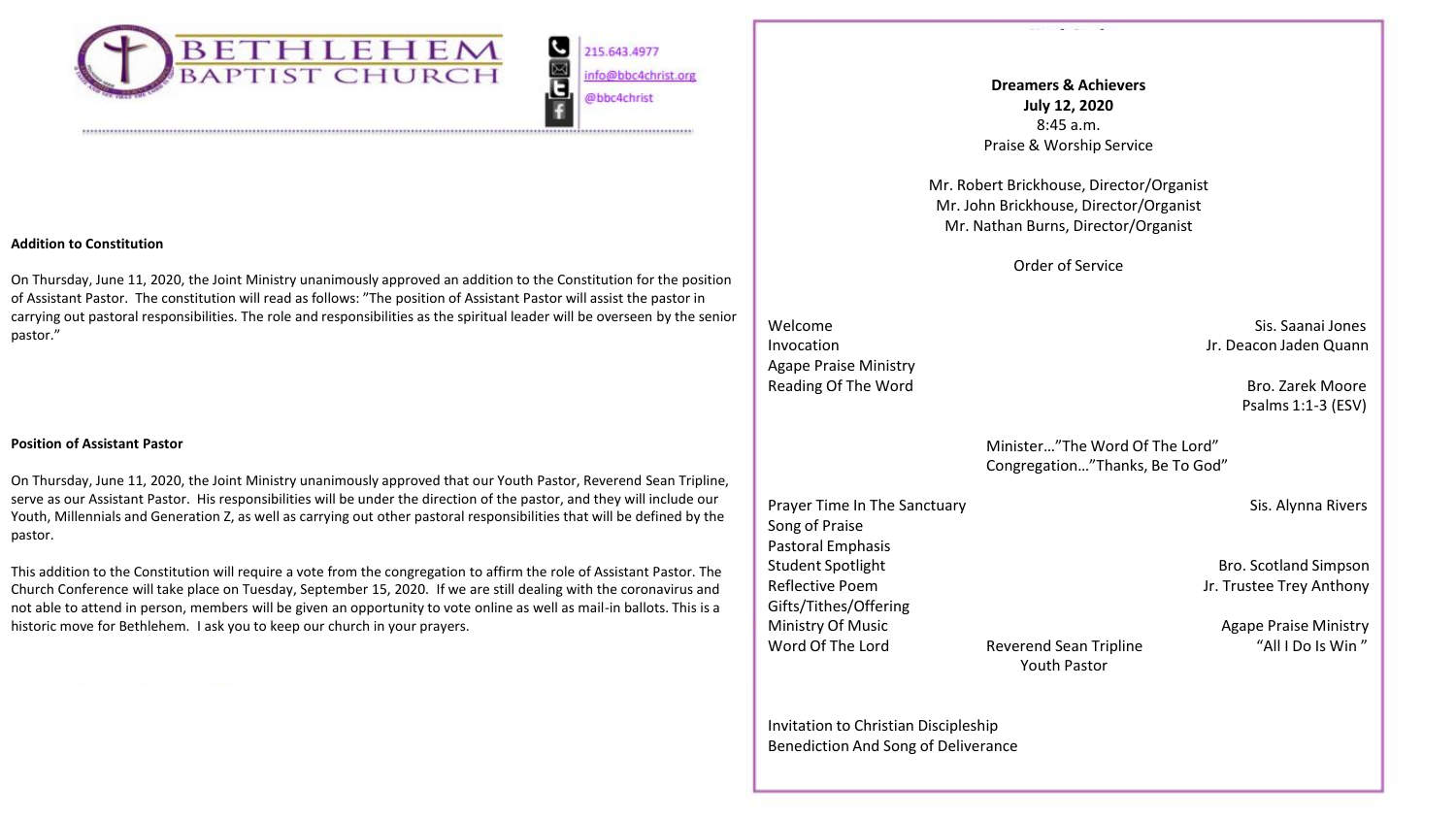

## **Message from Pastor**

### **Honoring our 2020 Bethlehem Graduates**

Today we will honor our Bethlehem, Class of 2020 Junior High School graduates virtually. Following that service, beginning at 11:5 a.m. join us as we have a drive-by celebration for our graduates! Gift bags for the graduates will also be available during that time.

## **Praise God**

Pastor is honored and expresses thanks for all the support and prayers as he ran to become a delegate, and now he has been selected to be a delegate at the Democratic National Convention. Delegates of the United States Democratic Party will choose the party's nominees for president and vice president in the 2020 United States presidential election. The convention will be held virtually beginning Monday, August 17<sup>th</sup> thru Thursday, August 20<sup>th</sup>.

# **A Man Of God That Loves People**

I express my deepest gratitude for your unselfish contributions for the love and support of our church during the COVID-19 Pandemic. We are a church that loves God and serves people, which has inspired me to create the Congregational Care Fund. I am asking that on the first Sunday in August, the Pastor's vacation offering be designated to the Congregational Care Fund so that we, as a church family, can support our members in the house of God. Thank you, Bethlehem, for being a wonderful supportive congregation.

## **Pastor has Written His Monthly Article for the Philadelphia Tribune titled:**

"Who's Behind Your Mask?" The article will appear in the Sunday, July 19th edition of the Philadelphia Tribune.

## **Pastor encourages you to join us on the Church Without Walls**

Morning worship, daily 6 a.m. to 7 a.m. The Conference number is 1-712-770-5600. The Participant code 674854#. Use #6 to mute/unmute.

## **Support our Golden Chain Missionaries**

For the month of **July**, please drop off **shaving cream and razors** in the container located next to the Hospitality/Security Desk.



#### **Television Ministry -Wednesday, 9:00 a.m.- 9:30 a.m.**

WMCN TV-Comcast Ch. 794 Verizon Ch. 519 HD, Direct TV Ch.44 HD, Dish Ch. 8165 HD.

## **Movie Night**

The Youth and Vine ministries are hosting a movie night! This wonderful time of fun and outdoor fellowship will be held Friday, August 7th @ 8 p.m. Grab a lawn chair or pull up in your car and enjoy this family experience. Details are forthcoming.

# **VBS registration**

Vacation Bible School is going virtual! We are so excited to offer our yearly week of refreshing and renewal with the theme: Our God is Bigger and There is Nothing He Can't Do! Make sure you reserve your spot for VBS 2020, held July 20-23, nightly at 7 p.m. To register, visit: [bbc4christ.org/virtual-vbs](http://www.bbc4christ.org/virtual-vbs)

## **Education & Scholarship Ministry Virtual Fundraiser**

Our goal is to raise \$10,000 for Bethlehem 2020 Graduates. Our youth are important and every gift counts. You can give online or mail in your donation to Bethlehem Baptist Church, Education & Scholarship 2020 Fundraiser.

## **Fireside Chat**

Join Pastor Quann and Rev. Sean Tripline on Thursdays, for a Fireside Chat, at 12:30 - 1:30 p.m. Call the Prayer Line for prayer or comments at 1-712-770-5600. The Participant Code is 674854#. Use #6 to mute/unmute. Watch Live Stream on YouTube, Website, and Facebook.

## **Movement Monday**

Please spread the word of our next Movement Monday Service, Monday, July 13th at 7 p.m. Watch Live Stream on YouTube, Website and Facebook

# **To God Be The Glory**

Praise God we have finally been approved by the Montgomery County Zoning Board to have digital signage. Our trustees led by Darren DeVoue have been working diligently so that the digital signage can be up by early fall.